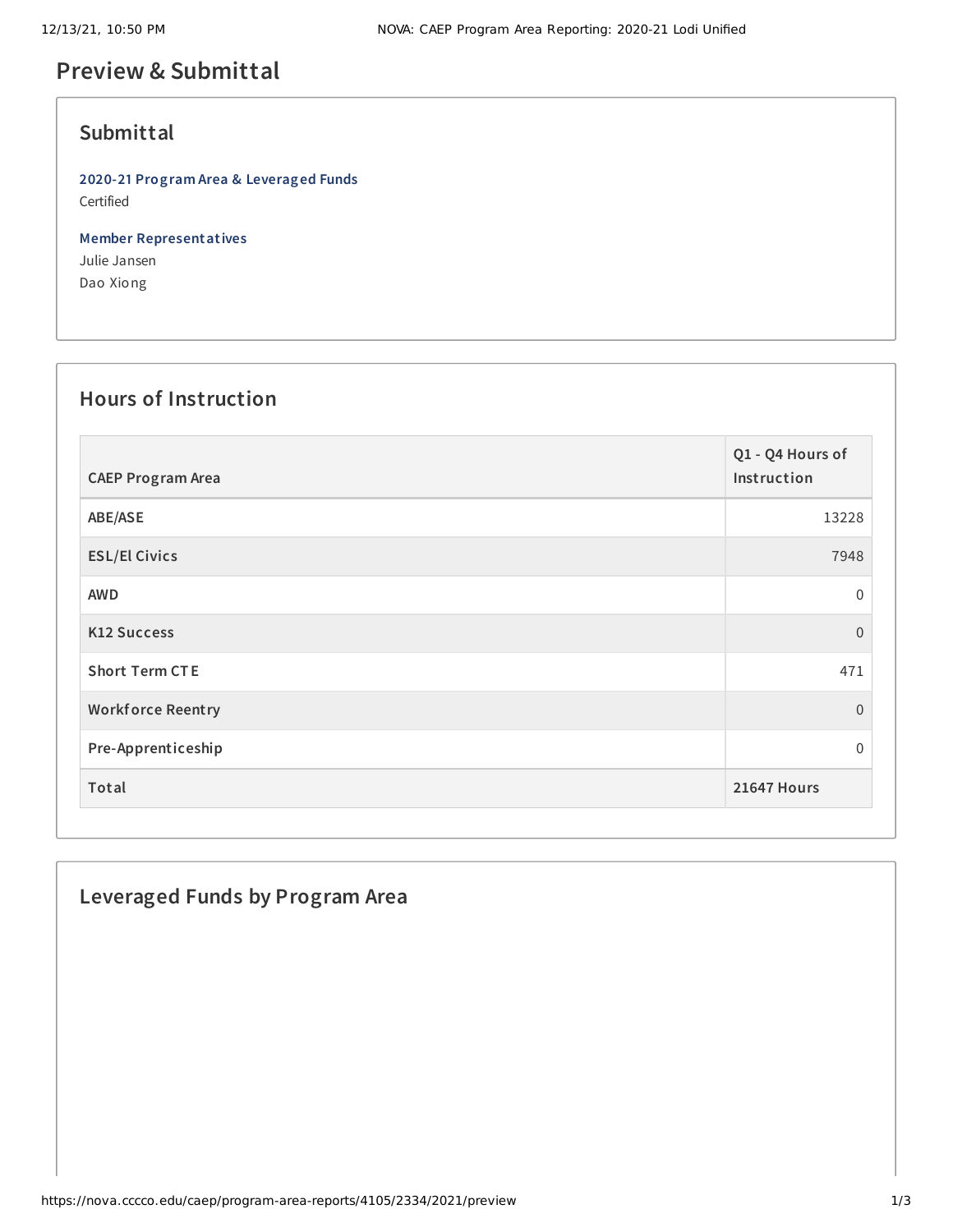| Fund                                        | ABE/ASE   | ESL/El<br><b>Civics</b> | <b>AWD</b> | K12<br><b>Success</b> | Short<br>Term<br><b>CTE</b> | Workforce<br>Reentry | Pre-<br>Apprenticeship | Totals      |
|---------------------------------------------|-----------|-------------------------|------------|-----------------------|-----------------------------|----------------------|------------------------|-------------|
| California<br>Adult<br>Education<br>Program | \$964,080 | \$415,186               | \$1,628    | \$0                   | \$451,736                   | \$0                  | \$0                    | \$1,832,630 |
| <b>CalWORKs</b>                             | \$0       | \$0                     | \$0        | \$0                   | \$0                         | \$0                  | \$0                    | \$0         |
| NonCredit                                   | \$0       | \$0                     | \$0        | \$0\$                 | \$0                         | \$0                  | \$0                    | \$0         |
| <b>Perkins</b>                              | \$0       | \$0                     | \$0        | \$0                   | \$0                         | \$0                  | \$0                    | $$0$$       |
| <b>LCFF</b>                                 | \$0       | \$0                     | \$0        | \$0\$                 | \$0\$                       | \$0                  | \$0                    | \$0         |
| Fees                                        | \$0       | \$0                     | \$0        | \$0\$                 | \$0                         | \$0                  | \$0                    | \$0         |
| K12 Adult Ed<br>Jail Funds                  | \$0       | \$0                     | \$0        | \$0                   | \$0\$                       | \$0\$                | \$0\$                  | $$0$$       |
| <b>WIOA II</b>                              | \$0       | \$0                     | \$0        | \$0                   | \$0                         | \$0                  | \$0                    | \$0         |
| Contracted<br><b>Services</b>               | \$0       | \$0                     | \$0        | \$0\$                 | \$0\$                       | \$0                  | \$0                    | \$0         |
| <b>Totals</b>                               | \$964,080 | \$415,186               | \$1,628    | \$0                   | \$451,736                   | \$0                  | \$0                    | \$1,832,630 |

## **Certification**

**50 Delta Sierra Adult Education Alliance (DSAEA) - Primary Contact**

**Dr. Heather Maloy** CAEP Coordinator/Project Director for DSAEA Regional Transitions [hmaloy@deltacollege.edu](mailto:hmaloy@deltacollege.edu)

**Jeff Dundas School For Adult s** Principal [jdundas@stocktonusd.net](mailto:jdundas@stocktonusd.net)

Appro ved by Dr. Heather Maloy

**12/13/2021 02:50 PM PST**